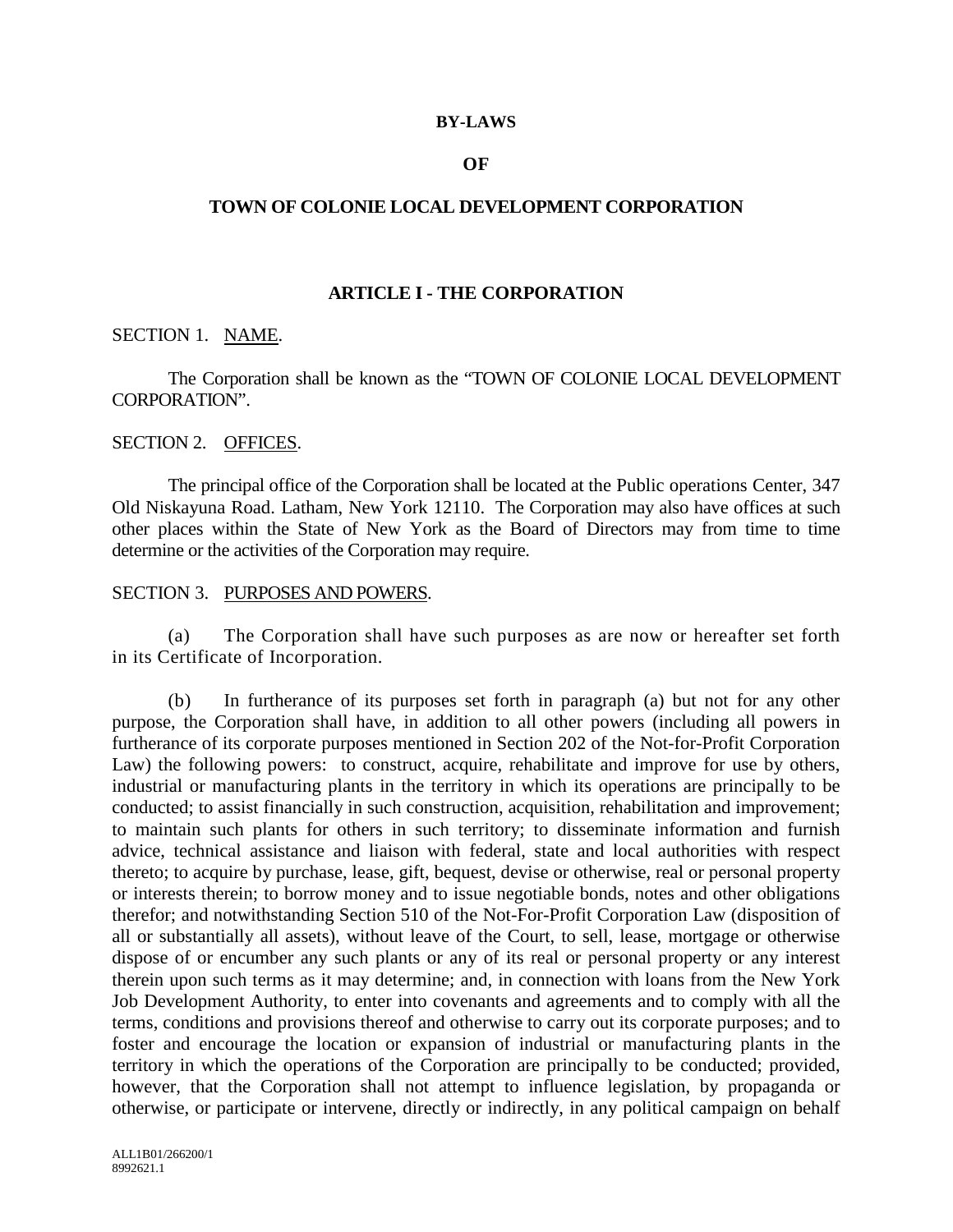of or in opposition to any candidate for public office.

# **ARTICLE II – MEMBERSHIP**

## SECTION 1. COMPOSITION OF MEMBERSHIP.

The sole member of the Corporation shall be the Town of Colonie (the "Member"), acting through its Town Board.

### SECTION 2. RIGHTS AND POWERS OF MEMBER.

The Member shall have and exercise all the rights and powers of corporate membership created by the laws of the State of New York, the Certificate of Incorporation or the By-laws of the Corporation.

### SECTION 3. ANNUAL MEETING OF THE CORPORATION.

The Member shall hold an annual meeting of the Corporation, once during the first fiscal year of the Corporation's existence and thereafter within six months after the end of each fiscal year, in all cases at a convenient time and place designated by the Member. At the annual meeting, the Member shall receive the annual report if and to the extent required under Section 4 of these By-Laws, and transact such other business as may properly come before the meeting, including the appointment of Directors when appropriate.

# SECTION 4. ANNUAL REPORT TO MEMBER.

At the annual meeting of the Corporation, except for the annual meeting during the first fiscal year of the Corporation's existence, the President and the Treasurer of the Corporation shall present an annual report showing in appropriate detail the following information:

(a) A complete verified or audited financial statement of the Corporation for the fiscal year immediately preceding the date of the report showing the assets and liabilities, principal changes in assets and liabilities, revenue, receipts, expenses and disbursements of the Corporation; and

(b) A summary of the activities of the Corporation during the receding year.

The annual report shall be filed with the minutes of the annual meeting.

# **ARTICLE III - BOARD OF DIRECTORS**

# SECTION 1. POWER OF BOARD OF DIRECTORS.

The Corporation shall be managed by its Board of Directors, which shall establish all general policies governing its operations.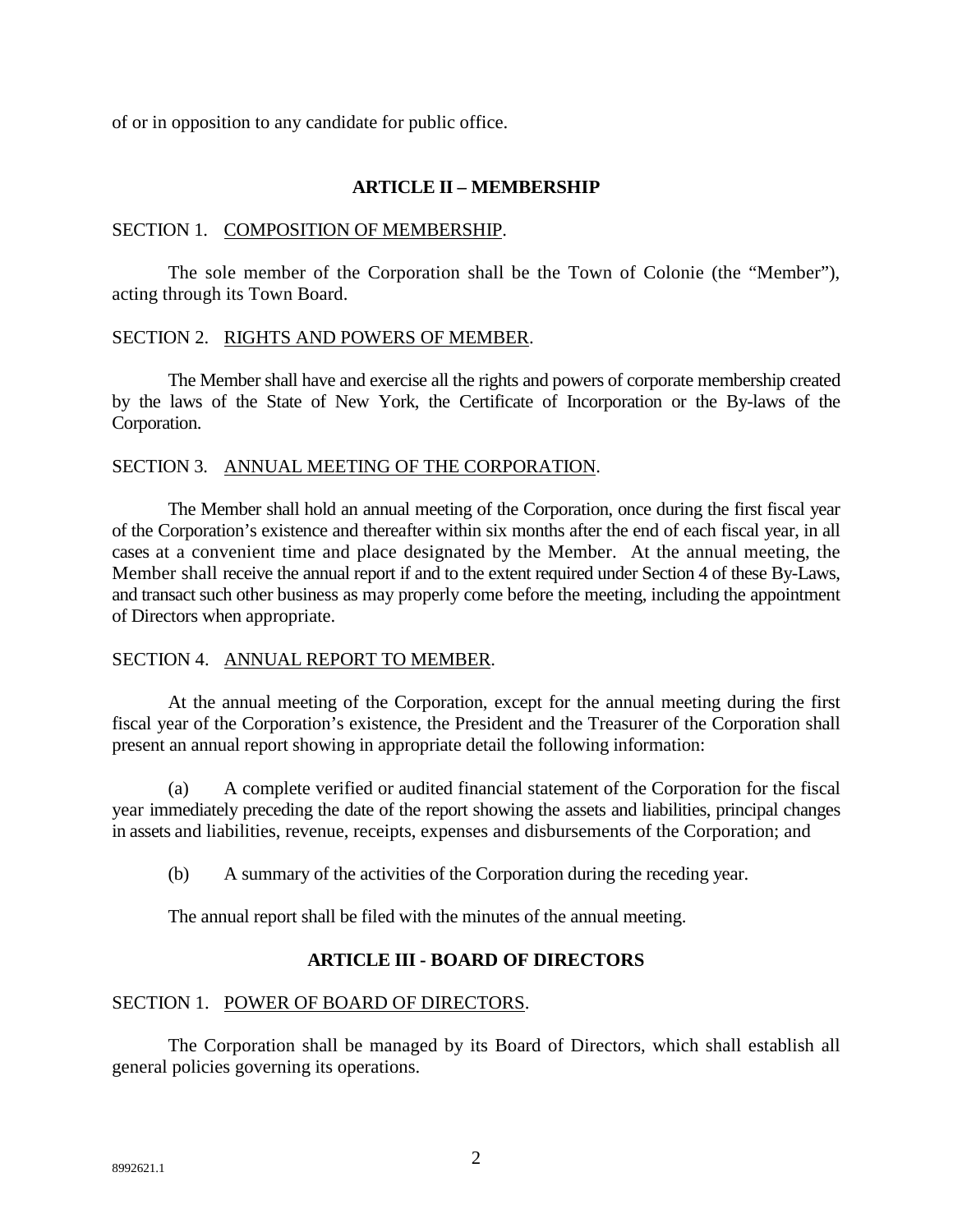### SECTION 2. NUMBER, ELECTION AND TERM OF DIRECTORS.

(a) The number of Directors shall be seven (7). As used in these By-laws, "the entire Board of Directors" means the total number of Directors which the Corporation would have in accordance with the preceding sentence if there were no vacancies on the Board.

(b) Each of the initial Directors of the Corporation shall serve the term specified in the Certificate of Incorporation and thereafter each Director shall be appointed for a period of five years.

(c) Any vacancy on the Board of Directors, whether created by expiration of the term of such Director or his or her resignation, death, disability, or removal, shall be filled by the Member.

# SECTION 3. RESIGNATIONS AND REMOVAL OF DIRECTORS.

(a) Any Director of the Corporation may resign at any time by giving written notice to the President or the Secretary. Such resignation shall take effect at the time specified therein or, if no time is specified, then on delivery. Acceptance of the resignation shall not be necessary to make it effective.

(b) Any Director may be removed from the Board with cause by the Member.

# SECTION 4. NEWLY CREATED DIRECTORSHIPS AND VACANCIES.

Newly created directorships resulting from an increase in the number of Directors and vacancies occurring for any reason shall be filled by the Member. A Director elected to fill a vacancy caused by resignation, death, disability, or removal shall hold office for the unexpired term of his or her predecessor in office and until a successor is elected and qualified.

# SECTION 5. ANNUAL MEETING.

The annual meeting of the Board of Directors shall be held after the annual meeting of the Corporation described in Article II, Section 3 above at a convenient time and location designated by the Board. Written notice of the annual meeting shall be mailed or delivered to each Director of the Corporation prior to the meeting.

# SECTION 6. ANNUAL REPORT.

The President and the Treasurer shall present at the annual meeting of the Board of Directors a copy of the annual report described in Article II, Section 4 above.

# SECTION 7. SPECIAL MEETINGS.

Special meetings of the Board of Directors may be called at any time by the President and shall be called by the Secretary if requested in writing by two-fifths of the entire Board of the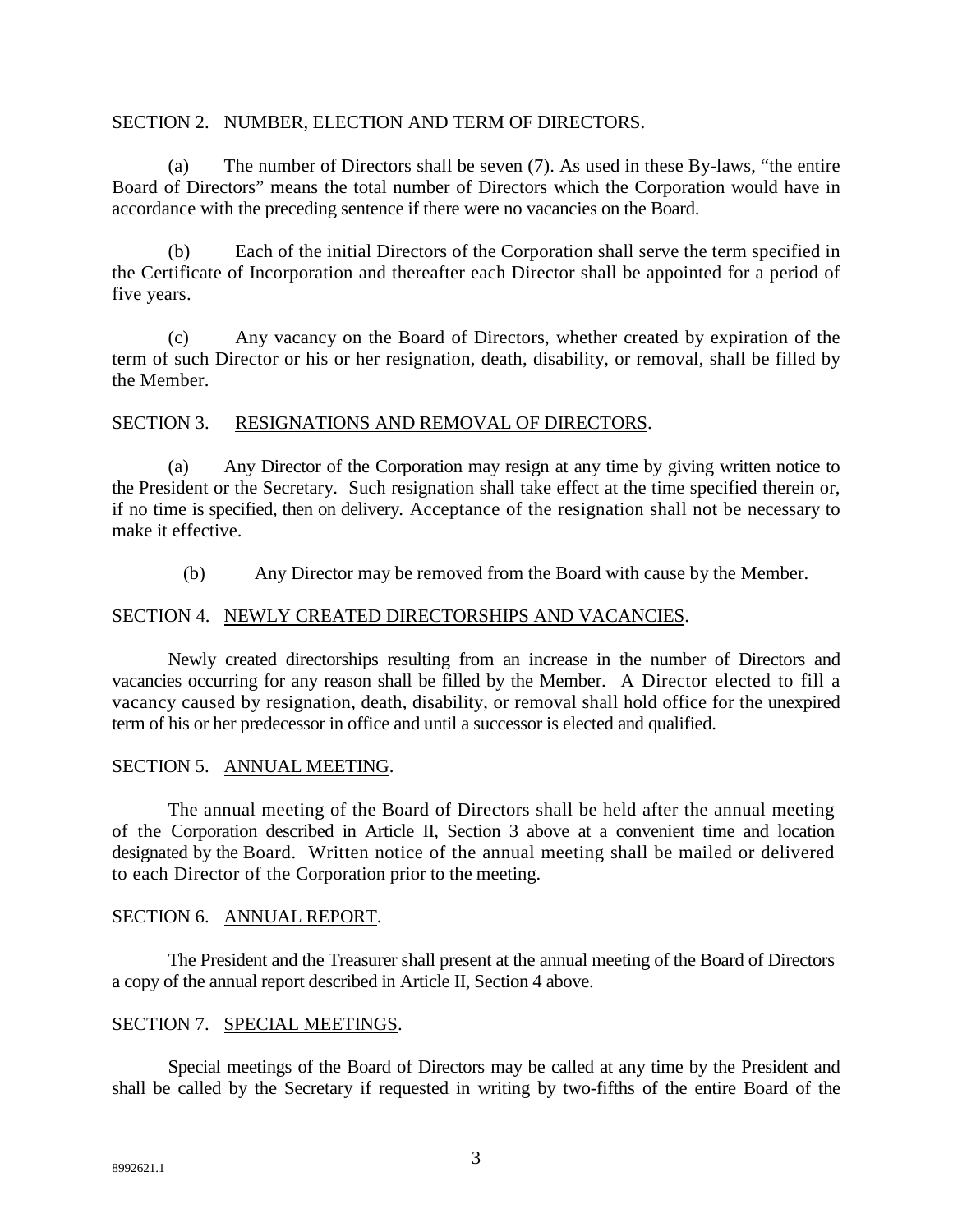Corporation. Written notice shall be mailed or delivered (including delivery of notice by electronic means) to each Director of the Corporation prior to the meeting. Said notice shall state the purposes, time and place of the special meeting.

# SECTION 8. WAIVERS OF NOTICE.

Notice of a meeting need not be given to any Director who submits a signed waiver of notice whether before or after the meeting, or who attends the meeting without protesting, prior thereto or at its commencement, the lack of notice to him or her.

### SECTION 9. PLACE OF MEETINGS.

The Board of Directors may hold its meetings at such place or places within or outside the State of New York as the Board of Directors may from time to time by resolution determine. To the extent applicable, meetings shall be held in compliance with the Open Meetings Law.

# SECTION 10. QUORUM AND ADJOURNED MEETINGS.

(a) A majority of the entire Board of Directors shall constitute a quorum for the transaction of business at meetings of the Board. When a quorum is once present to organize a meeting, it shall not be broken by the subsequent withdrawal of any Director(s).

(b) A majority of the Directors present, whether or not a quorum is present, may adjourn any Board meeting to another time and place. If a quorum is present at the adjourned meeting, any business may be transacted that might have been transacted on the original date of the meeting.

# SECTION 11. ACTION BY THE BOARD OF DIRECTORS.

Any corporate action to be taken by the Board of Directors means action at a meeting of the Board. Each Director shall have one vote regarding any corporate action to be taken by the Board.

# SECTION 12. ORGANIZATION.

At each meeting of the Board of Directors, the President, or, in his or her absence, a chairman chosen by a majority of the Directors present, shall preside. The Secretary, or, in his or her absence, a person chosen by a majority of the Directors present, shall keep complete and accurate minutes of the meeting.

# SECTION 13. ATTENDANCE AT MEETINGS.

Attendance at each meeting of the Board shall be recorded by the Secretary in the minutes thereof.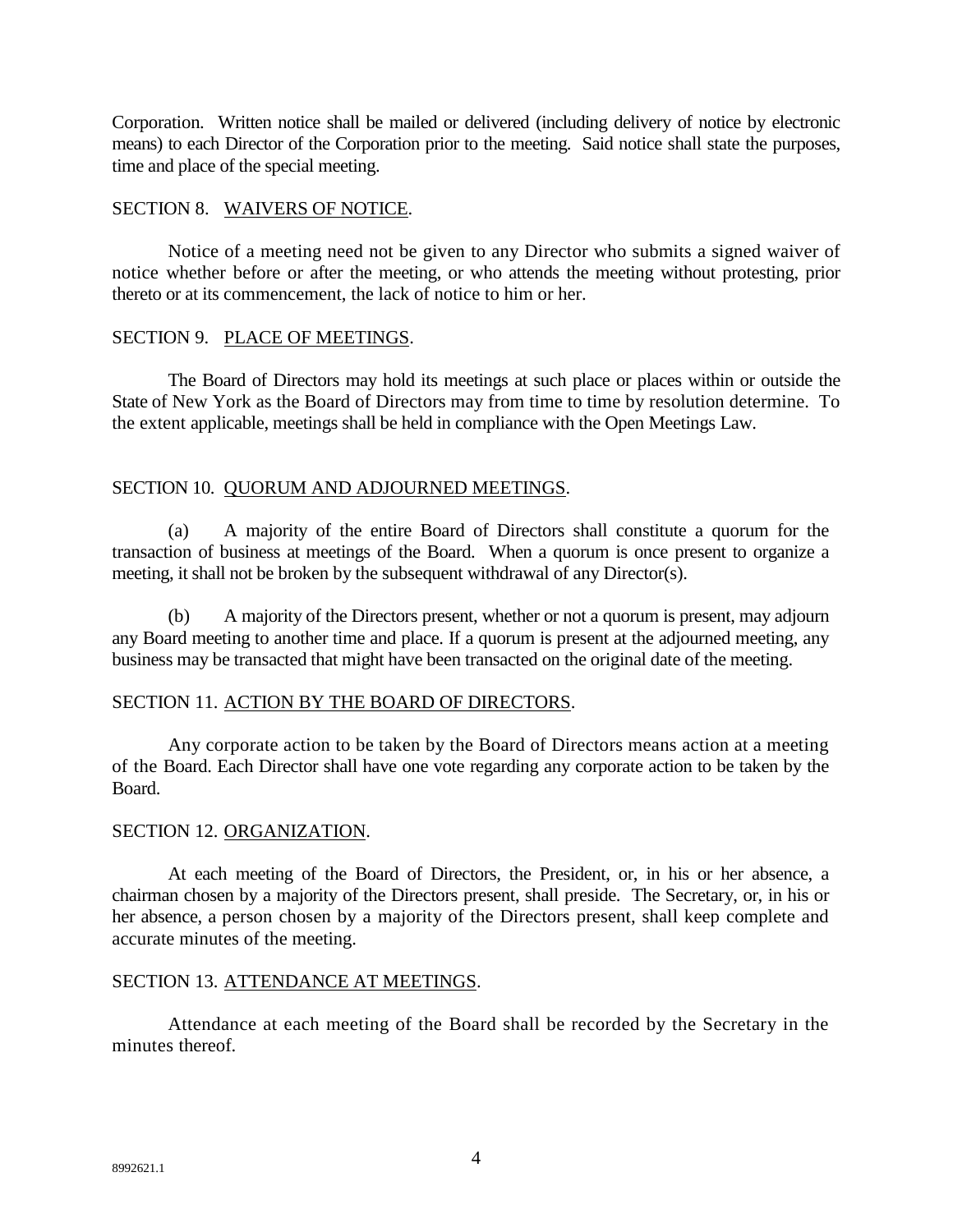## SECTION 14. COMPENSATION.

All Directors shall serve without compensation. All Directors may be reimbursed for reasonable expenses incurred in the performance of corporate duties.

### SECTION 15. PROPERTY RIGHTS.

No Director of the corporation shall, by reason of that position, have any rights to or interest in the property or assets of the Corporation.

### **ARTICLE IV – OFFICERS**

### SECTION 1. NUMBER AND SALARY.

The officers of the Corporation shall be a President, a Vice President, a Secretary and a Treasurer. Any two or more offices may be held by the same person, except the offices of President and Secretary. The officers shall serve without salary at the pleasure of the Board, but may be reimbursed for reasonable expenses incurred in the performance of corporate duties.

#### SECTION 2. TERMS OF OFFICERS.

The initial President of the Board shall be selected by the Member. The other officers shall be elected by the affirmative vote of a majority of the entire Board of Directors of the Corporation from among its members initially at a meeting of the Board, at its pleasure, and thereafter all officers shall be elected by the affirmative vote of a majority of the entire Board of Directors of the Corporation from among its members at the annual meeting of the Board. Unless a shorter term is provided in the resolution of the Board electing such officer, the term of office of each officer shall be one year or until the next annual meeting of the Board of Directors, if such meeting occurs one year or more after the commencement of the officer's then current term. The term of office of each officer, in any event, shall extend until a successor is elected or appointed and qualified. Officers shall be eligible to serve an unlimited number of consecutive terms.

### SECTION 3. ADDITIONAL OFFICERS.

Additional officers may be elected for such period, have such authority and perform such duties, either in an administrative or subordinate capacity, as the Board of Directors may from time to time determine.

#### SECTION 4. REMOVAL OF OFFICERS.

Any officer may be removed with or without cause, at any time, by the affirmative vote of a majority of the entire Board of Directors of the Corporation.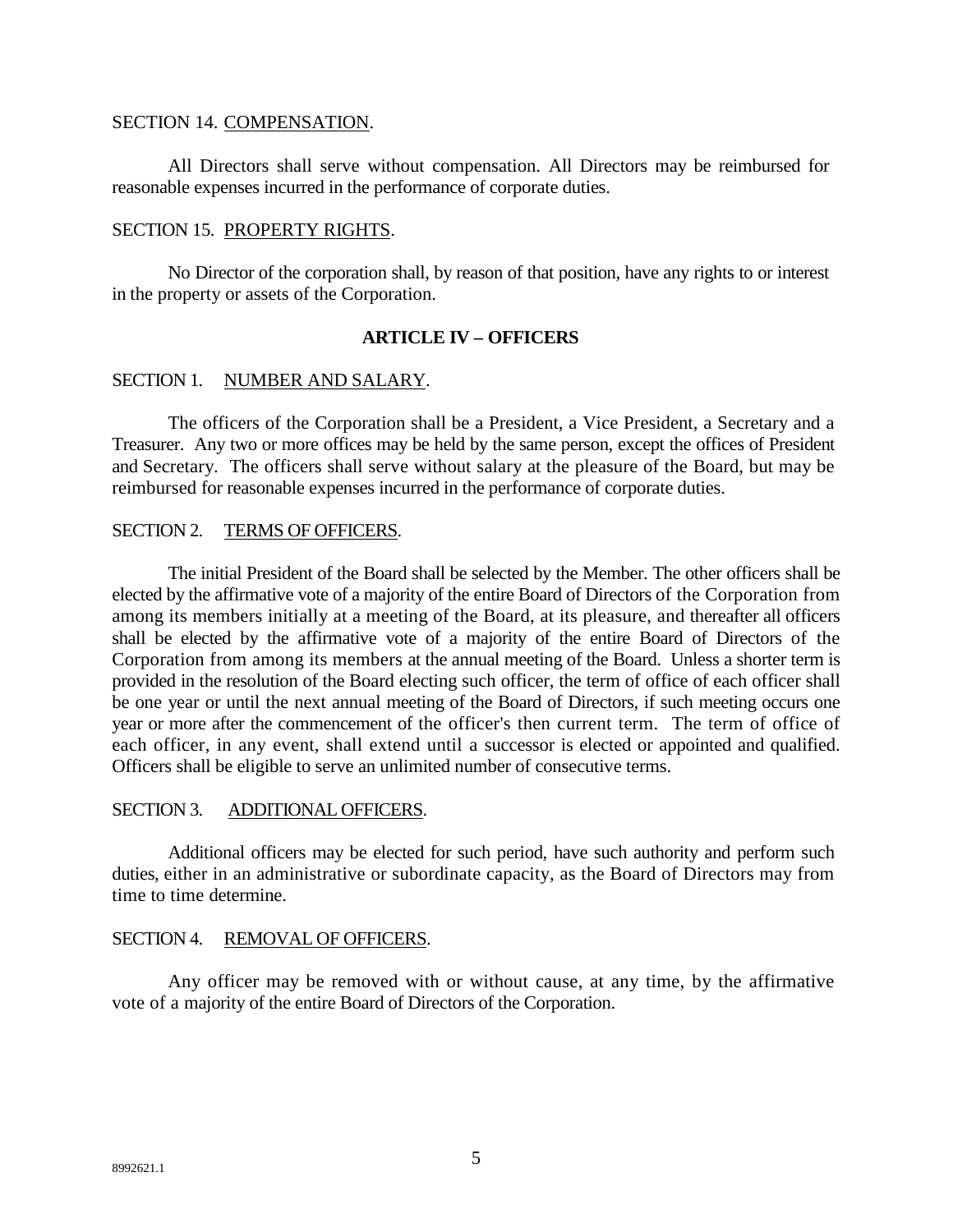#### SECTION 5. RESIGNATION.

Any officer may resign at any time by giving written notice to the Board of Directors, the President or the Secretary. Any such resignation shall take effect at the time specified therein, or, if no time is specified, then on delivery. Acceptance of the resignation shall not be necessary to make it effective.

### SECTION 6. VACANCIES.

A vacancy in any office of the Corporation shall be filled by the Board of Directors in the same manner as is provided in Article IV, Section 2 of these By-Laws.

### SECTION 7. PRESIDENT.

The President shall generally supervise all its affairs. The President shall preside at all meetings of the Board of Directors at which he or she is present. The President shall also perform such other duties as may be assigned to him or her from time to time by the Board.

### SECTION 8. VICE PRESIDENT.

A Vice President shall be elected from time to time by the Board. The Vice President shall perform the duties of the President in the absence of the President and such other duties as may be assigned to him or her from time to time by the Board or the President.

# SECTION 9. SECRETARY.

It shall be the duty of the Secretary to supervise the preparation of minutes of all meetings of the Board of Directors and its committees, the giving of all notices required to be given by the Corporation, and the keeping of a current list of the Corporation's Directors and officers and their residence addresses. The Secretary shall be responsible for supervising the preparation and maintenance of the books and records of the Corporation. The Secretary shall attend to such correspondence as may be assigned to him or her and perform all the duties customarily incidental to that office and such other duties as may be assigned to him or her by the Board of Directors or the President.

### SECTION 10. TREASURER.

It shall be the duty of the Treasurer to oversee the financial affairs of the Corporation, report at each regular meeting of the Board of Directors, and participate in preparing the annual report of the Corporation and the filing of all required tax returns and other regulatory reports. The Treasurer shall perform such other duties as may be assigned to him or her by the Board of Directors or the President.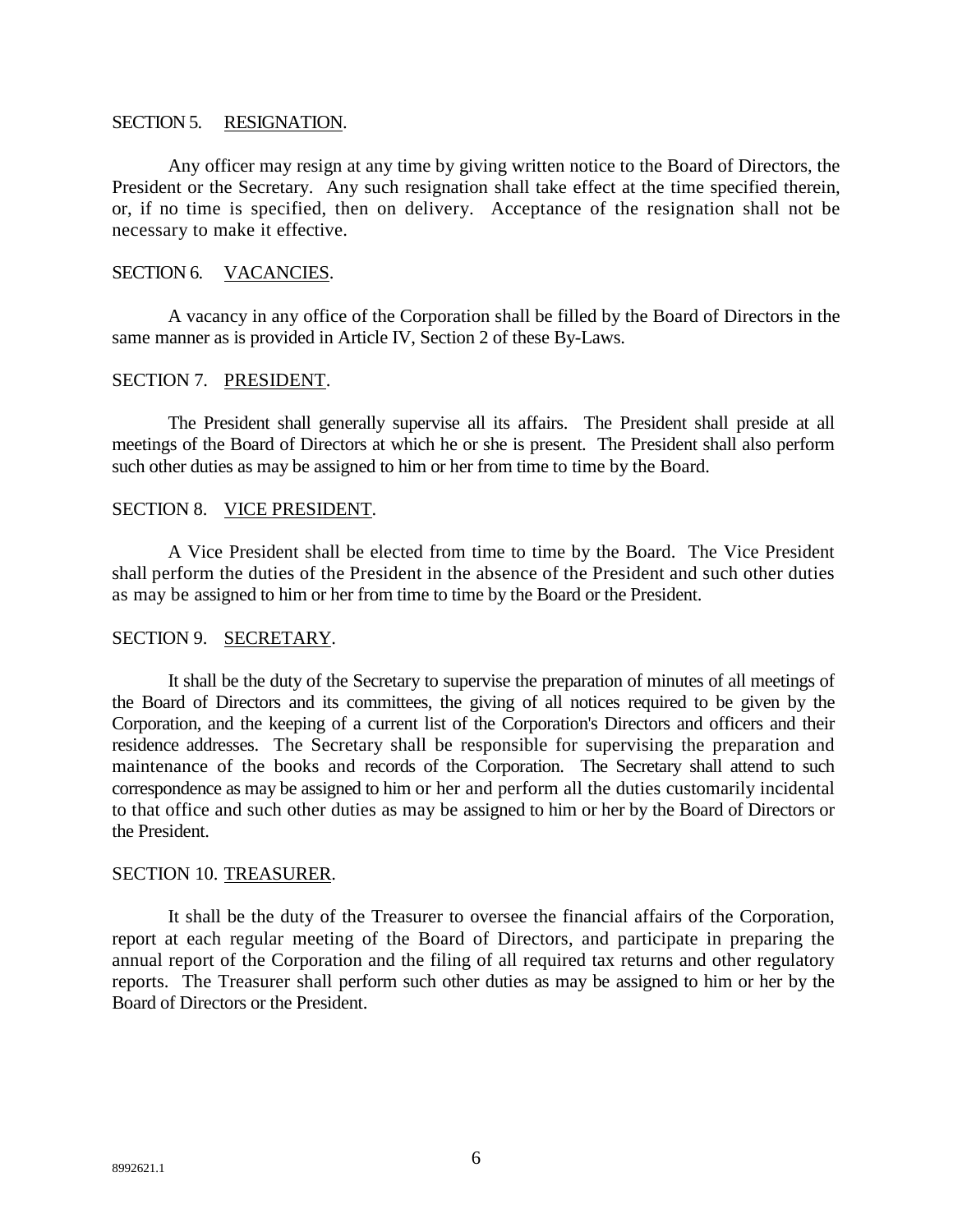# **ARTICLE V - CONTRACTS, CHECKS, DRAFTS AND BANK ACCOUNTS**

### SECTION 1. EXECUTION OF CONTRACTS.

The Board of Directors, except as these By-laws or the Certificate of Incorporation otherwise provide, may authorize any officer or officers, agent or agents, employee or employees, in the name of and on behalf of the Corporation, to enter into any contract or execute and deliver any instrument, and such authority may be general or confined to specific instances; but, unless so authorized by the Board of Directors, no officer, agent or employee shall have any power or authority to bind the Corporation by any contract or engagement or to pledge its credit or to render it liable pecuniarily in any amount for any purpose.

#### SECTION 2. LOANS.

No loans shall be contracted on behalf of the Corporation unless specifically authorized by the Board of Directors.

# SECTION 3. CHECKS, DRAFTS, ETC.

All checks, drafts and other orders for the payment of money out of the funds of the Corporation, and all notes or other evidences of indebtedness of the Corporation, may be signed on behalf of the Corporation by any officer.

### SECTION 4. DEPOSITS.

All funds of the Corporation not otherwise employed shall be deposited from time to time to the credit of the Corporation in such banks, trust companies or other depositories as the Treasurer may recommend and the Board of Directors approves.

# SECTION 5. INVESTMENTS.

The Board of Directors may authorize the Corporation to contract with an investment advisor and custodian to manage its investments and may adopt an investment policy. If an investment policy has been adopted, the investment advisor and/or custodian will be required to comply with said policy.

### **ARTICLE VI** - **GENERAL**

### SECTION 1. SEAL.

The corporate seal shall have inscribed thereon the name of the Corporation, the year of its organization, and the words "Corporate Seal, New York." The seal may be used by causing it or a facsimile thereof to be impressed or affixed or otherwise reproduced.